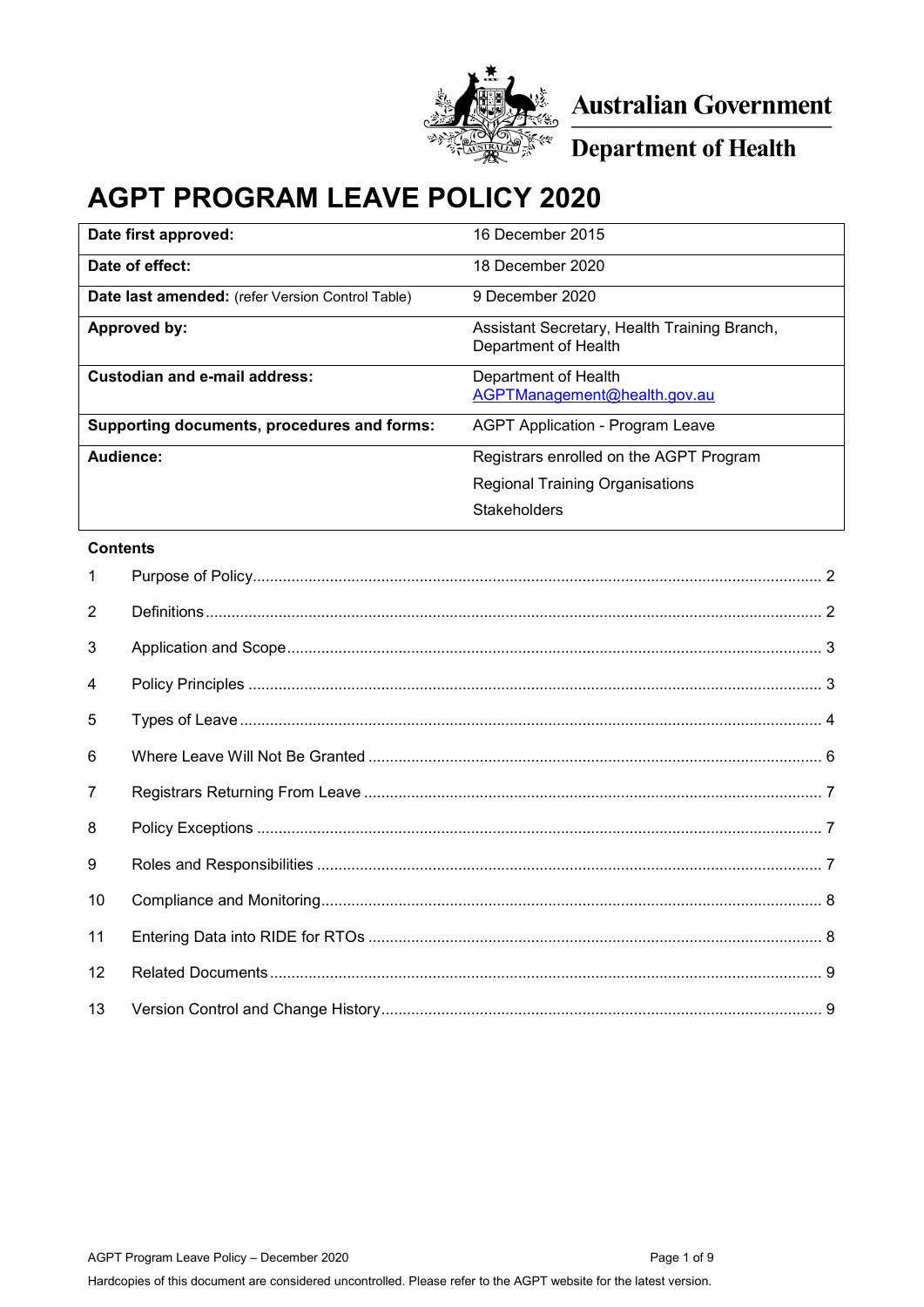# <span id="page-1-0"></span>**1 Purpose of Policy**

1.1 The purpose of this Policy is to manage registrar leave and deferrals from the Australian General Practice Training (AGPT) Program while progressing registrars through their training and fulfilling their education, training and assessment requirements.

# <span id="page-1-1"></span>**2 Definitions**

| <b>Word/Term</b>                                                       | Definition (with examples if required)                                                                                                                                                                                                                                                                                                                                                                                            |  |  |
|------------------------------------------------------------------------|-----------------------------------------------------------------------------------------------------------------------------------------------------------------------------------------------------------------------------------------------------------------------------------------------------------------------------------------------------------------------------------------------------------------------------------|--|--|
| <b>Chief Executive</b><br>Officer (CEO)                                | The CEO of the Regional Training Organisation (RTO) or equivalent or their<br>nominated delegate.                                                                                                                                                                                                                                                                                                                                 |  |  |
| <b>College Assessment</b>                                              | The College Assessment requirements to obtain fellowship as specified by the<br>RACGP and/or ACRRM Colleges.                                                                                                                                                                                                                                                                                                                      |  |  |
| Commencement of<br>Training                                            | Commencement of Training is defined as the first day on which a registrar begins<br>their training on the AGPT Program.                                                                                                                                                                                                                                                                                                           |  |  |
|                                                                        | Registrars are able to commence their training on the AGPT Program in a number<br>of different training terms, which are: hospital training, GPT1, Core Generalist<br>Training, Extended Skills, Advanced Specialised Training and Advanced Rural<br>Skills Training (for FARGP only).                                                                                                                                            |  |  |
| <b>Education and</b><br>Training<br>Requirements                       | The requirements placed on a registrar working towards fellowship of the RACGP,<br>ACRRM or both. These requirements are specified by the Relevant College(s),<br>and the RTOs.                                                                                                                                                                                                                                                   |  |  |
| <b>Extension of Training</b><br><b>Time Awaiting</b><br>Fellowship     | A one-off extension of up to 12 calendar weeks to allow a registrar to submit their<br>fellowship application to attain their fellowship award.                                                                                                                                                                                                                                                                                   |  |  |
| <b>Extension of Training</b><br><b>Time for Assessment</b><br>Purposes | An extension of training of up to 12 calendar months to enable a registrar to<br>satisfactorily meet the Education and Training Requirements for their stage of<br>training or to sit or re-sit College required assessments.                                                                                                                                                                                                     |  |  |
| <b>Extenuating and</b><br>Unforeseen<br>Circumstances                  | Extenuating and Unforeseen Circumstances are defined as circumstances which<br>were unforeseen and outside a registrar's control when they accepted a place on<br>the AGPT Program. These circumstances will not be considered as unforeseen if<br>it can be determined that the circumstances were known or reasonably should<br>have been known by the registrar prior to the acceptance of their place on the<br>AGPT Program. |  |  |
|                                                                        | Examples of extenuating circumstances may include, but are not limited to:                                                                                                                                                                                                                                                                                                                                                        |  |  |
|                                                                        | Ill-health (other than minor illnesses);<br>Deterioration of an existing medical condition that can no longer be<br>$\bullet$<br>managed in the current location;<br>Bereavement;<br>Acute personal/emotional circumstances;<br>Hospitalisation;                                                                                                                                                                                  |  |  |
|                                                                        | Illness of an Immediate Family Member;<br>A major change to a registrar's personal circumstances; or<br>An involuntary change in a spouse's employment.                                                                                                                                                                                                                                                                           |  |  |
|                                                                        | All applications and requests pertaining to Extenuating and Unforeseen<br>Circumstances of the registrar will be considered on a case by case basis.                                                                                                                                                                                                                                                                              |  |  |
| <b>FACRRM</b>                                                          | Fellowship of the Australian College of Rural and Remote Medicine                                                                                                                                                                                                                                                                                                                                                                 |  |  |
| <b>FARGP</b>                                                           | Fellowship in Advanced Rural General Practice through the RACGP. Registrars<br>must be enrolled in FARGP to undertake Advanced Rural Skills Training.                                                                                                                                                                                                                                                                             |  |  |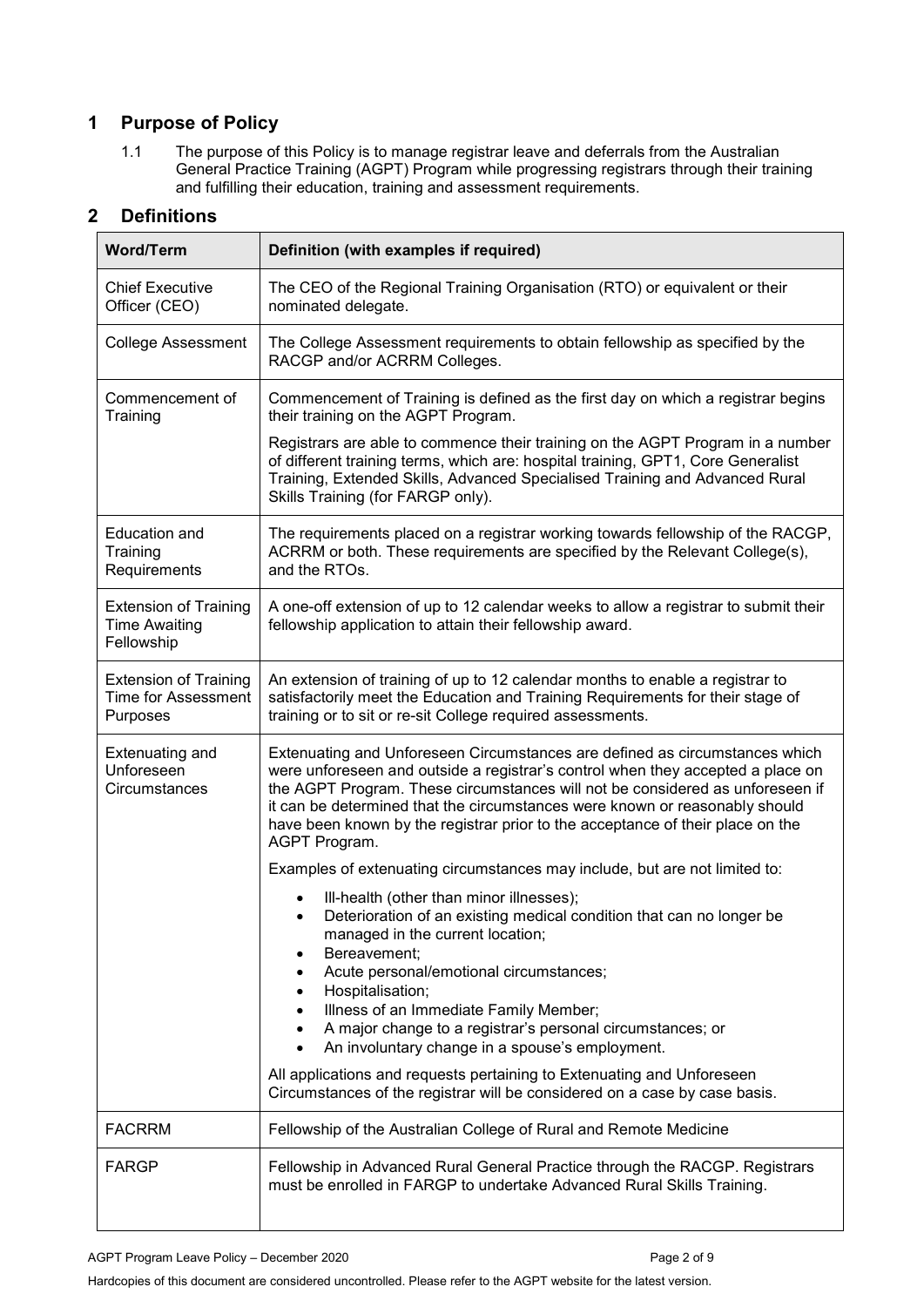| <b>Word/Term</b>           | Definition (with examples if required)                                                                                                                                                                                       |
|----------------------------|------------------------------------------------------------------------------------------------------------------------------------------------------------------------------------------------------------------------------|
| FRACGP                     | Fellowship of the Royal Australian College of General Practitioners                                                                                                                                                          |
| Immediate Family<br>Member | Immediate Family Member means the registrar's parents (mother, father, and step<br>parents), siblings, spouse/partner/de facto/fiancé, child/children and anyone for<br>whom the registrar has primary carer responsibility. |
| Relevant College           | The GP College with which the registrar is enrolled - RACGP, ACRRM or both.                                                                                                                                                  |
| <b>Training Facility</b>   | Includes any facility accredited by the Colleges to provide training under the AGPT<br>Program.                                                                                                                              |
| <b>Training Region</b>     | An area defined by the Department of Health in Australia within which an RTO is<br>required to deliver training to registrars enrolled on the AGPT Program.                                                                  |
| <b>Training Time</b>       | The length of time required to complete training on the AGPT Program as<br>specified by the Relevant College.                                                                                                                |

## <span id="page-2-0"></span>**3 Application and Scope**

- 3.1 This Policy applies to all registrars enrolled on the AGPT Program.
- 3.2 This Policy supersedes the previous *AGPT Program Leave Policy 2020* and will come into effect as of 18 December 2020.
- 3.3 The leave allowances specified in this Policy refer to leave from the AGPT Program only. Annual/recreational leave and personal leave as agreed between the Training Facility and registrar in their work contract are not covered in this Policy.
- 3.4 Registrars must apply in writing to their RTO for leave from the AGPT Program. All applications for leave should be negotiated and approved in advance by the RTO before the registrar commences leave to ensure that it does not compromise a registrar's progress through training.
	- 3.4.1 If a registrar has to take unexpected Category 1 Leave, Category 2 Leave or ADF Service Leave (as per the *AGPT Australian Defence Force Registrars Policy 2020)* from the Program and was unable to apply for leave prior to it commencing they may do so.
	- 3.4.2 In these instances it is expected that the registrar will submit an application including all relevant supporting documentation to their RTO within 20 business days of the leave commencing.
- 3.5 All applications for leave from the AGPT Program must include relevant supporting documentation as per clause 9 of the *AGPT Program Policies Overarching Document 2020*.
- 3.6 Leave is granted on a full-time basis regardless of the full-time equivalent (FTE) status of the registrar.
- 3.7 Registrars who are training towards fellowship of more than one GP College are not entitled to additional leave beyond the allowances specified in this Policy.
- 3.8 The leave allowances in this Policy should not be used by a registrar for the express purpose to sit or re-sit College Assessments. If a registrar requires additional Training Time to sit or re-sit their College Assessments they can apply for an extension of their Training Time under the *AGPT Extension of Training Time Policy 2020*.
	- 3.8.1 Registrars who wish to sit or resit College Assessments while on a period of leave can only do so if they comply with the requirements of the Relevant College and with the approval of their RTO.

## <span id="page-2-1"></span>**4 Policy Principles**

- 4.1 It is recognised that during the course of training on the AGPT Program circumstances may arise that require registrars to take leave from the AGPT Program.
- 4.2 Leave must not compromise a registrar's training.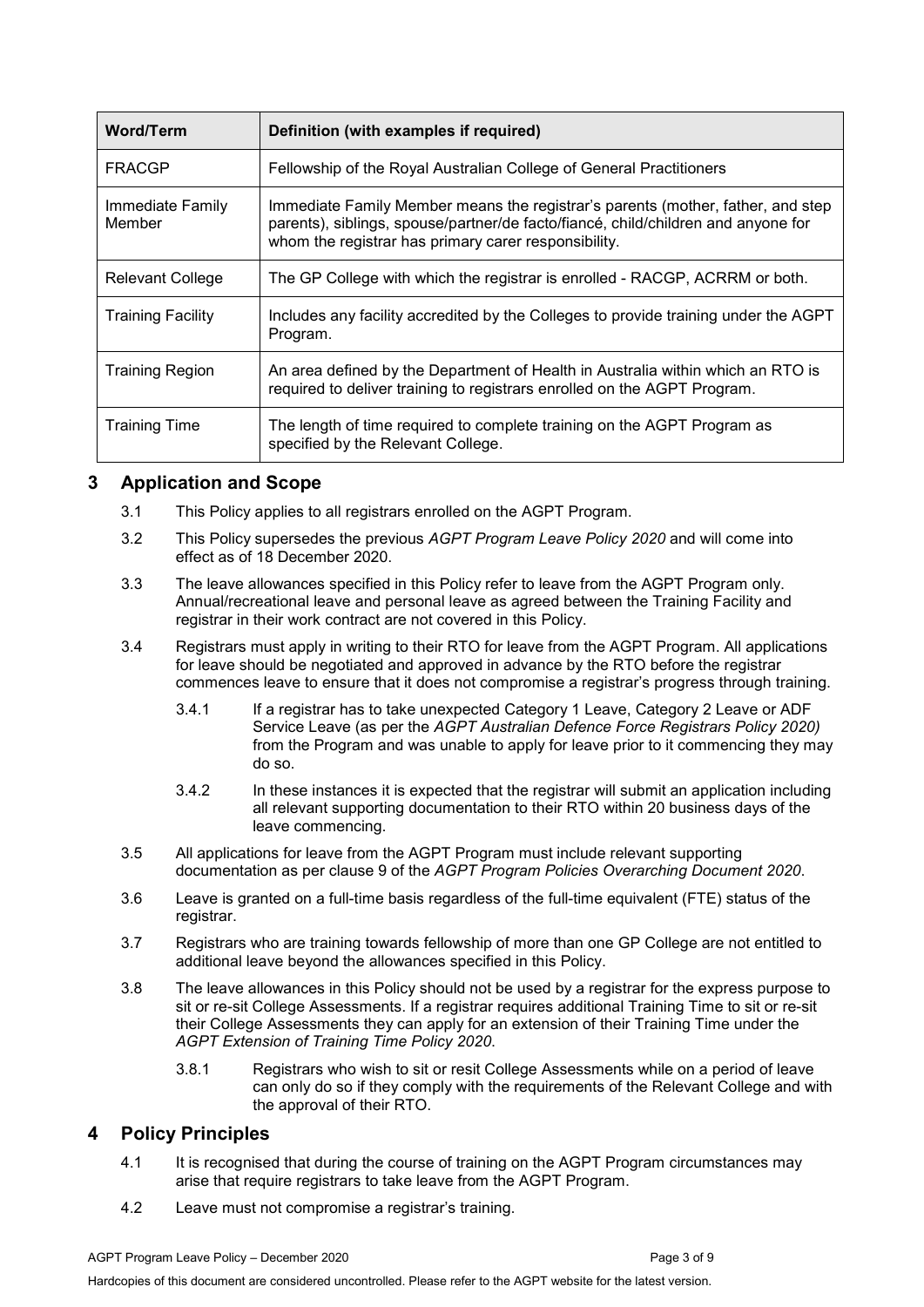- 4.3 Leave must not be extended over long periods of time. Registrars returning from extended leave may require RTO support to regain an appropriate level of competence prior to recommencing their training.
	- 4.3.1 Registrars returning from extended leave must ensure that they hold general medical registration and will need to work with their RTO to ensure that they meet the Medical Board of Australia's registration standards.
- 4.4 Education and training continuity for registrars on the AGPT Program is important and must be supported to ensure all Education and Training Requirements are met.
- 4.5 Registrars cannot commence their training on the AGPT Program with a period of leave.
	- 4.5.1 However, if a registrar is unable to commence training they can apply to their RTO to defer the Commencement of Training as per clause 5.4 of this Policy.
- 4.6 Registrars have the option of seeking advice and support in relation to any aspect of this Policy if required. Clause 6 of the *AGPT Program Policies Overarching Document 2020* specifies organisations that can provide this support.

## <span id="page-3-0"></span>**5 Types of Leave**

- 5.1 Category 1 Leave from the Program
	- 5.1.1 This leave is available to all registrars.
	- 5.1.2 Leave entitlements may vary between each state and territory and may involve Federal law. Category 1 Leave includes, but is not limited to:
		- 5.1.2.1 Parental leave (with valid birth certificate, foster/adoption papers or permanent care orders);
		- 5.1.2.2 Sick leave with valid certificates; and
		- 5.1.2.3 Carer's leave with valid certificates.
	- 5.1.3 Category 1 Leave may only be approved by the RTO on the basis of the supporting documents and evidence provided by the registrar.
	- 5.1.4 It is generally expected that while a registrar is on approved Category 1 Leave they will not undertake paid employment that is inconsistent with their reason for taking Category 1 Leave.
		- 5.1.4.1 There are certain instances where a registrar may undertake paid employment while on Category 1 Leave and this should be discussed and agreed with the registrar's RTO.
	- 5.1.5 Category 1 Leave will not contribute towards a registrar's Training Time and as such it will not be counted within the registrar's training time cap as specified in clauses 5.13.1 to 5.13.4 of the *AGPT Training Obligations Policy 2020*.
- 5.2 Category 2 Additional Leave From the Program
	- 5.2.1 This leave applies to all registrars and reasons include:
		- 5.2.1.1 Personal reasons;
		- 5.2.1.2 If a registrar is unable to be matched to an appropriate Training Facility and all alternative options have been exhausted by the RTO including transfers between RTOs, Extended Skills, Advanced Specialised Training and/or Advanced Rural Skills Training; or
		- 5.2.1.3 Any other purposes not included under Category 1 Leave.
	- 5.2.2 An RTO must seek the prior written approval of the Relevant College for Category 2 Leave if the registrar is unable to be matched to an appropriate Training Facility and the RTO has exhausted alternative options including transfers between RTOs. Extended Skills, Advanced Specialised Training and/or Advanced Rural Skills Training.
		- 5.2.2.1 Approval by the Relevant College can be sought by completing the AGPT Application - Program Leave and submitting it to the College for consideration.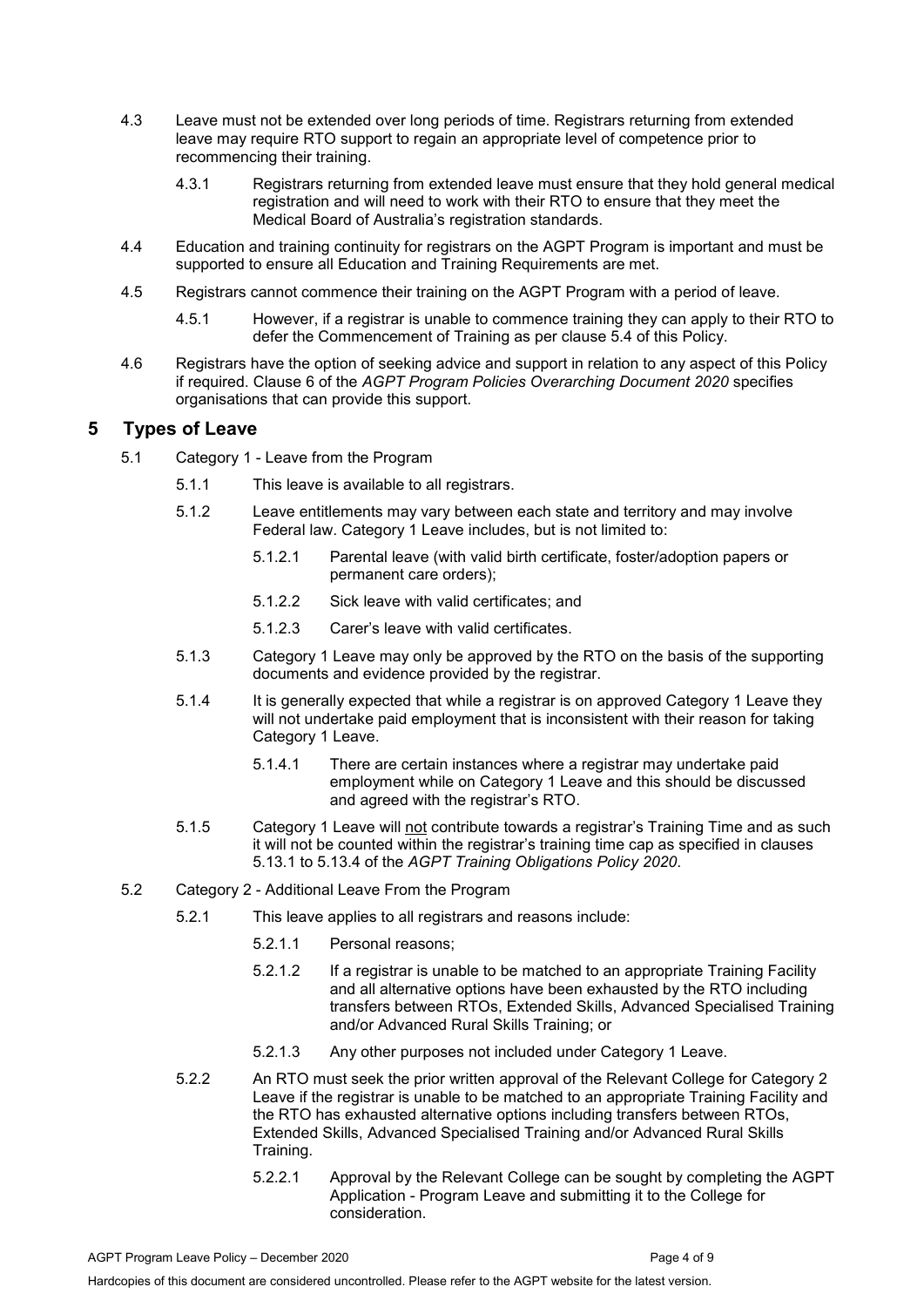- 5.2.2.2 For registrars who are placed on Category 2 Leave due to being unable to be matched to an appropriate Training Facility, this Category 2 Leave will not count towards their Category 2 Leave allowance or the training time cap as specified in clauses 5.13.1 to 5.13.4 of the *AGPT Training Obligations Policy 2020*.
- 5.2.3 Category 2 Leave can only be accessed after the Commencement of Training. If a registrar is unable to commence training, then a deferral of the Commencement of Training should be applied for as per clause 5.4.
- 5.2.4 Category 2 Leave is capped at a maximum of six calendar months (26 calendar weeks).
- 5.2.5 Category 2 Leave may be declined if the RTO determines, taking into account the reasons the leave has been requested, that this period of leave will be detrimental to the registrars' training.
- 5.2.6 Category 2 Leave must be approved in writing by the RTO CEO.
- 5.2.7 In Extenuating and Unforeseen Circumstances a request for an additional period of up to six calendar months (26 calendar weeks) can be submitted to the registrar's RTO for consideration.
	- 5.2.7.1 Each request will be considered on a case by case basis. Registrars are not automatically entitled to this additional six calendar months of leave.
- 5.2.8 Category 2 Leave (with the exception of clause 5.2.2 above) will contribute towards a registrar's Training Time and will be counted towards the registrar's training time cap as specified in clauses 5.13.1 to 5.13.4 of the *AGPT Training Obligations Policy 2020*.
- 5.3 Category 3 Australian Defence Force (ADF) Service Leave
	- 5.3.1 Further information on ADF Service Leave can be found in the *AGPT Australian Defence Force Registrars Policy 2020*.
- 5.4 Category 4 Deferral of the Commencement of Training
	- 5.4.1 Generally the deferral of the Commencement of Training on the AGPT Program is not permitted.
	- 5.4.2 Deferral of the Commencement of Training will only be considered:
		- 5.4.2.1 In Extenuating and Unforeseen Circumstances;
		- 5.4.2.2 For Category 1 Leave;
		- 5.4.2.3 To meet ADF service requirements (see the *AGPT Australian Defence Force Registrars Policy 2020* for further details);
		- 5.4.2.4 If the registrar is unable to be matched to an appropriate Training Facility; or
		- 5.4.2.5 If a Medicare Provider Number is not issued in time for the Commencement of Training.
	- 5.4.3 Registrars seeking to defer the Commencement of Training due to Extenuating and Unforeseen Circumstances will need to demonstrate these circumstances, including:
		- 5.4.3.1 Provide all relevant supporting documentation and evidence of the Extenuating and Unforeseen Circumstances; and
		- 5.4.3.2 Provide evidence to show that their circumstances were unforeseen when they accepted their place on the AGPT Program.
	- 5.4.4 In order to apply to defer the Commencement of Training, registrars must:
		- 5.4.4.1 Complete the AGPT Application Deferral of Training and submit it to their RTO, along with all relevant evidence and supporting documentation for consideration, a minimum of 20 business days prior to the Commencement of Training.
			- 5.4.4.1.1 Exceptions to this timeframe may be considered by the RTO in Extenuating and Unforeseen Circumstances.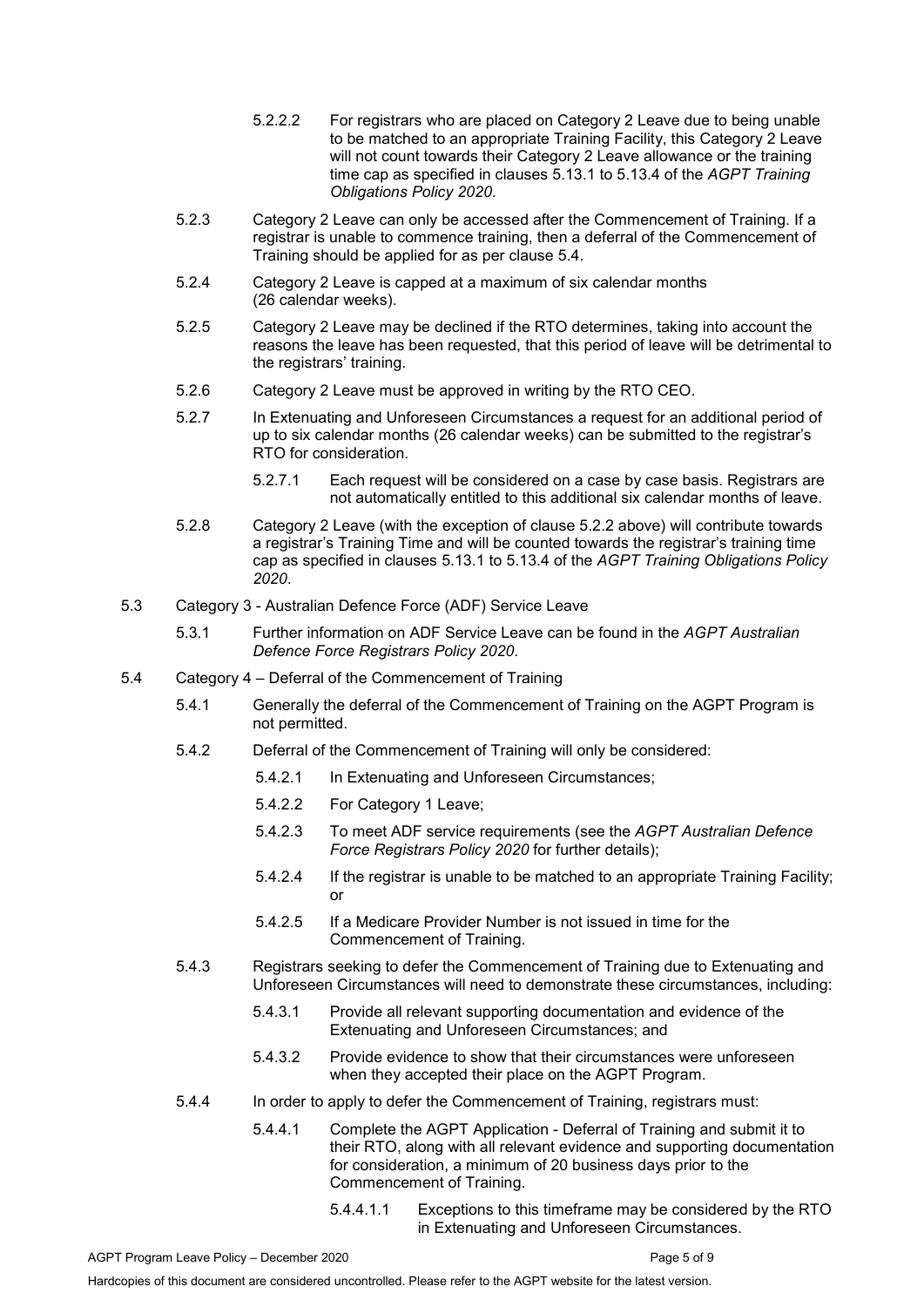- 5.4.5 Registrars can apply to defer the Commencement of Training as follows:
	- 5.4.5.1 An initial period of up to six calendar months (26 calendar weeks) approved by the RTO; and
	- 5.4.5.2 In Extenuating and Unforeseen Circumstances a request for an additional period of up to six calendar months (26 calendar weeks) can be submitted to the RTO for consideration and approval.
		- 5.4.5.2.1 Each request will be considered on a case by case basis. Registrars are not automatically entitled to this additional six calendar months of deferral.
	- 5.4.5.3 Registrars deferring the Commencement of Training for the purposes of Category 1 Leave are able to apply for longer than 6 calendar months initially, provided the requested period of deferral is reflective of the state and territory leave entitlements relevant to the Training Region in which the registrar is enrolled.
- 5.4.6 If after deferring the Commencement of Training for a maximum of 12 calendar months the registrar is still not able to commence their training on the AGPT Program, they may be withdrawn under the *AGPT Withdrawal Policy 2020*.
- 5.4.7 A registrar's deferral of the Commencement of Training will not count towards their Category 2 Leave allowances or their training time cap specified in clauses 5.13.1 to 5.13.4 of the *AGPT Training Obligations Policy 2020* and as such the Training Time cap will commence once the registrar commences training on the AGPT Program.
- 5.4.8 RTOs must notify the Relevant College via [AGPTadmin@racgp.org.au](mailto:AGPTadmin@racgp.org.au) for RACGP registrars and [training@acrrm.org.au](mailto:training@acrrm.org.au) for ACRRM registrars and the Department of Health via [AGPTreporting@health.gov.au](mailto:AGPTreporting@health.gov.au) of any registrars who are approved to defer the Commencement of Training on the AGPT Program.
	- 5.4.8.1 This notification must occur within 20 business days of the deferral being approved. For ADF registrars, the Joint Health Command should also be notified.

#### <span id="page-5-0"></span>**6 Where Leave Will Not Be Granted**

- 6.1 Leave will not be granted:
	- 6.1.1 Following an Extension Awaiting Fellowship;
	- 6.1.2 During remediation, unless it is Category 1 Leave or ADF Service Leave as specified in the *AGPT Australian Defence Force Registrars Policy 2020*; and
	- 6.1.3 For dual fellowship registrars above the leave allowances specified in this Policy.
- 6.2 A registrar with medical registration conditions and/or undertakings imposed by the Medical Board of Australia that preclude them from remaining on the AGPT Program will not be eligible for leave beyond the allowance specified in this Policy. These conditions include but are not limited to:
	- 6.2.1 Not practising medicine until approved to do so by the Medical Board of Australia;
	- 6.2.2 Registrars requiring 100%, direct supervision or Level 1 Supervision; and
	- 6.2.3 Restrictions from seeing patients, which could be across all genders and/or ages.
- 6.3 Registrars with imposed conditions and/or undertakings as listed in clauses 6.2.1 to 6.2.3 are unable to continue actively training on the AGPT Program until the conditions and/or undertakings are removed. These registrars may apply for Category 2 Leave from the AGPT Program to appeal the Medical Board of Australia's decision to impose conditions and/or undertakings on their medical registration if they have leave allowances available under this Category.
- 6.4 Registrars with conditions and/or undertakings as listed in clauses 6.2.1 to 6.2.3 may be subject to the *AGPT Withdrawal Policy 2020* if:
	- 6.4.1 They choose not to appeal the Medical Board of Australia's decision to impose conditions and/or undertakings on their medical registration; or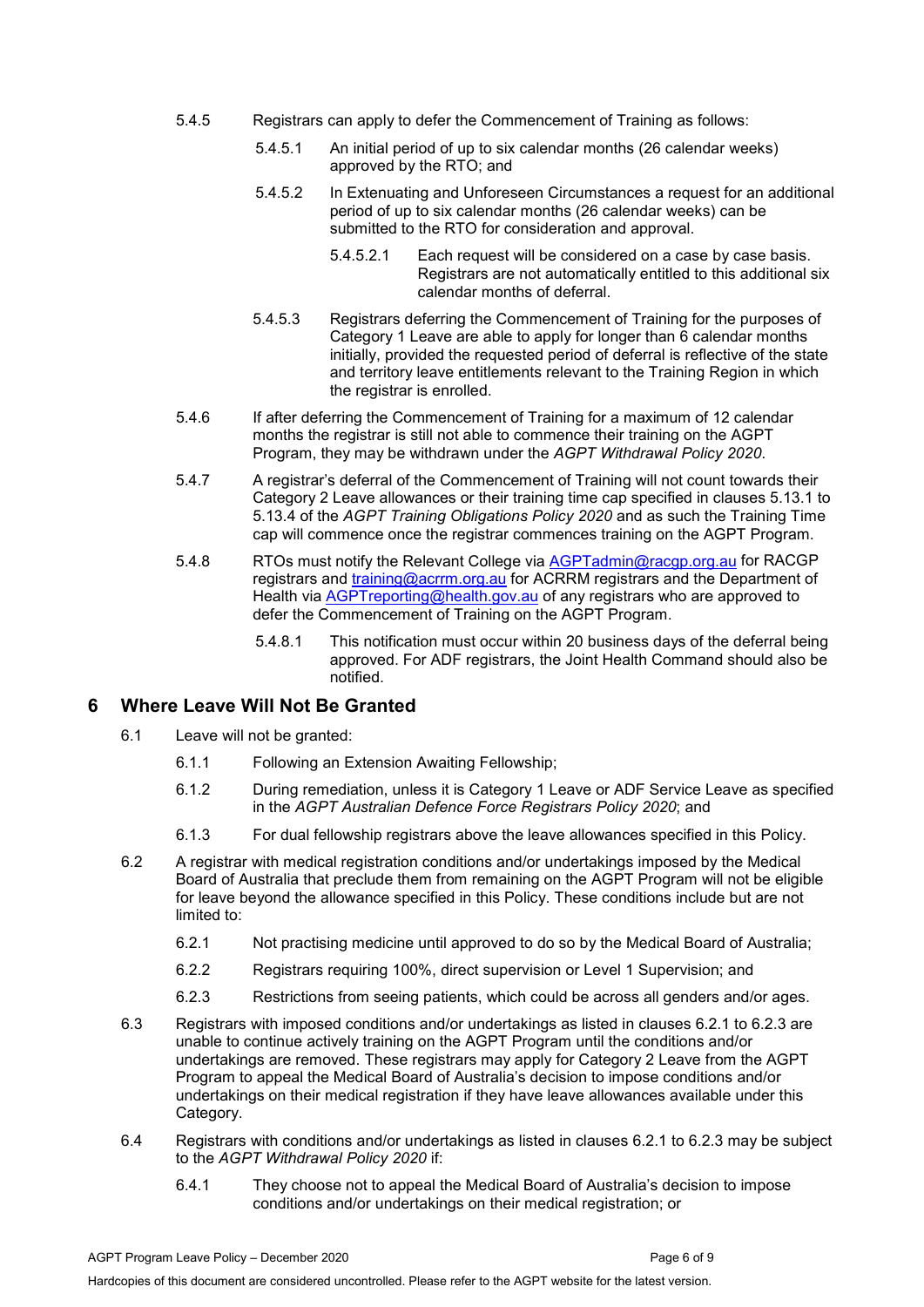6.4.2 They exhaust the Category 2 Leave allowances available to them as specified in this Policy.

## <span id="page-6-0"></span>**7 Registrars Returning From Leave**

- 7.1 Registrars must notify the RTO when they plan to return to their training on the AGPT Program so that arrangements can be made by the RTO. This must be done a minimum of 30 business days, where possible, before their intended return date to allow for a Training Facility to be found and a Medicare Provider Number to be applied for.
- 7.2 When returning from extended leave, a registrar may require support to ensure that they regain an appropriate level of competence and have the capacity to train, prior to recommencing their training on the AGPT Program. The RTO will determine what level of support is required.
- 7.3 Registrars will need to work with their RTO to ensure that they meet the Medical Board of Australia's registration standards, particularly with regard to recency of practice, when returning to training following an extended period of leave.

## <span id="page-6-1"></span>**8 Policy Exceptions**

- 8.1 Exceptions to this Policy must be applied for in writing by emailing a completed AGPT Application – Program Leave to the Relevant College at:
	- 8.1.1 [AGPTadmin@racgp.org.au](mailto:AGPTadmin@racgp.org.au) for RACGP; and
	- 8.1.2 [training@acrrm.org.au](mailto:training@acrrm.org.au) for ACRRM.
- 8.2 Any submissions for the Relevant College's consideration must be supported and submitted by the registrar's RTO. Any application submitted to the Relevant College which is not supported by the registrar's RTO will not be considered.
- 8.3 Submissions will require, whether the exception is for leave or the deferral of the Commencement of Training, the category of leave if applicable, the reasons for leave/deferring training, the supporting evidence/documentation and any further information as requested by the Relevant College.
- 8.4 Decisions can only be made based on the evidence available, and failing to respond to a request for further information may lead to a determination to decline the exception request.
- 8.5 Registrars are not automatically entitled to allowances in addition to those specified in this Policy.
- 8.6 Any exceptions to the allowances specified in this Policy will only be considered when all provisions allowed under this Policy have been exhausted.
- 8.7 The Relevant College will advise the RTO of a decision regarding the exception within 20 business days of the receipt of a completed application.

## <span id="page-6-2"></span>**9 Roles and Responsibilities**

- 9.1 Registrars are responsible for:
	- 9.1.1 Applying in writing to their RTO for leave, including submitting all relevant supporting documentation and evidence if required or requested;
	- 9.1.2 Applying in writing to their RTO for leave within 30 business days, where possible, of the commencement of a period of leave in the instance that the registrar has had to take a period of unexpected leave and was unable to apply for leave in advance.
	- 9.1.3 Applying in writing to their RTO to defer the Commencement of Training;
	- 9.1.4 Working with their RTO to ensure that they meet the Medical Board of Australia's registration standards, particularly with regard to recency of practice, when returning to training following an extended period of leave or deferring the Commencement of Training;
	- 9.1.5 Working with their RTO with the intention of finding and being placed at an appropriate Training Facility; and
	- 9.1.6 Communicating with their RTO while on leave, advising any changes to their contact details during their leave and notifying them of their expected return to training date.
- 9.2 RTOs are responsible for: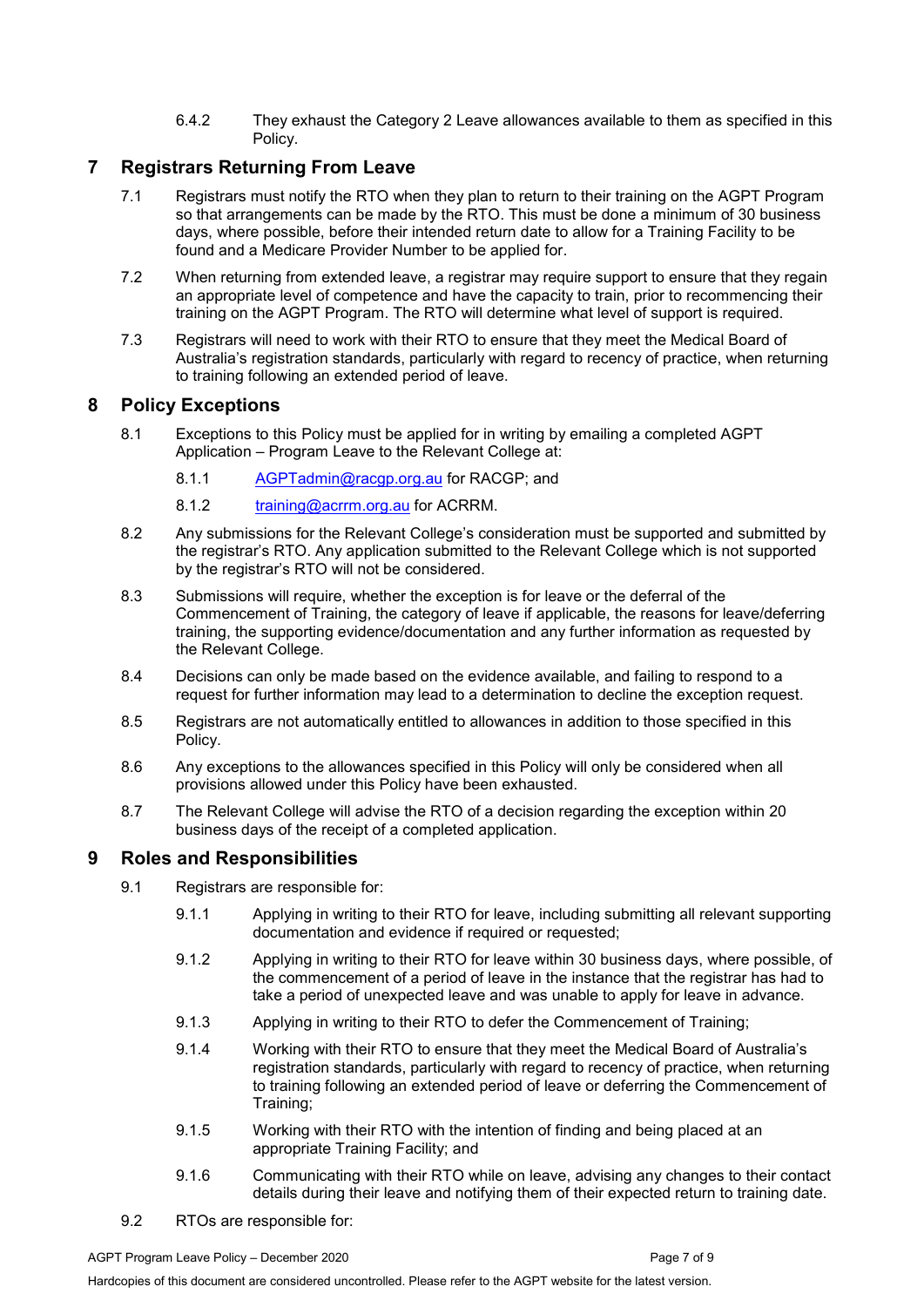- 9.2.1 Managing registrar leave;
- 9.2.2 Managing registrar training placements and notifying the registrar in writing in the event that a suitable placement cannot be found;
- 9.2.3 Seeking written approval from the Relevant College for Category 2 Leave if the registrar is unable to be matched with an appropriate Training Facility;
- 9.2.4 Working with registrars to ensure education and training continuity for registrars taking extended leave;
- 9.2.5 Supporting a registrar's return to training following a period of extended leave;
- 9.2.6 Ensuring that all leave is approved by the RTO's CEO;
- 9.2.7 Documenting decisions regarding registrar leave requests and retaining evidence provided with leave requests;
- 9.2.8 Notifying the registrar of a leave request determination within 15 business days of the request and, if declined, provide the reasons for declining, the considerations factored into the decision and information on the registrar's right to appeal the decision;
- 9.2.9 Advising the Relevant College of any periods of leave greater than 12 calendar months;
- 9.2.10 Giving careful consideration to any requests for leave that, if approved, will result in registrars exceeding their training time cap as specified in clauses 5.13.1 to 5.13.4 of the *AGPT Training Obligations Policy 2020*;
- 9.2.11 Ensuring that if approved leave leads to a registrar's Training Time exceeding the training time cap, the leave is approved in writing by the RTO's CEO as per clause 5.18 of the *AGPT Training Obligations Policy 2020*; and
- 9.2.12 Notifying the Relevant College and Joint Health Command (where applicable) of any deferrals of the Commencement of Training within 20 business days of approval of the request.
- 9.3 The Relevant College is responsible for:
	- 9.3.1 Considering submissions for policy exceptions and notifying the RTO and registrar of the outcome and, if declined, provide the reasons for declining the request within 20 business days;
	- 9.3.2 Considering and approving requests for Category 2 Leave in situations where the registrar is unable to be matched with an appropriate Training Facility; and
	- 9.3.3 Notifying the Director Health Capability Coordination at Headquarters, Joint Health Command (where applicable) of any concerns regarding a registrar's progress through training.

#### <span id="page-7-0"></span>**10 Compliance and Monitoring**

- 10.1 The following will be monitored by the Relevant College:
	- 10.1.1 The number of registrars taking Category 2 Leave that exceeds 52 calendar weeks in total;
	- 10.1.2 The number of registrars deferring Commencement of Training on the AGPT Program; and
	- 10.1.3 The number of registrars placed on Category 2 Leave or deferring the Commencement of Training because the registrar is unable to be matched to an appropriate Training Facility.

#### <span id="page-7-1"></span>**11 Entering Data into RIDE for RTOs**

- 11.1 Entering training units into RIDE regarding clause 5.4, the deferral of the Commencement of Training.
- 11.2 It is expected that all deferrals be entered into RIDE under a category of leave appropriate to the reasons a deferral has been sought. This can include, but is not limited to: